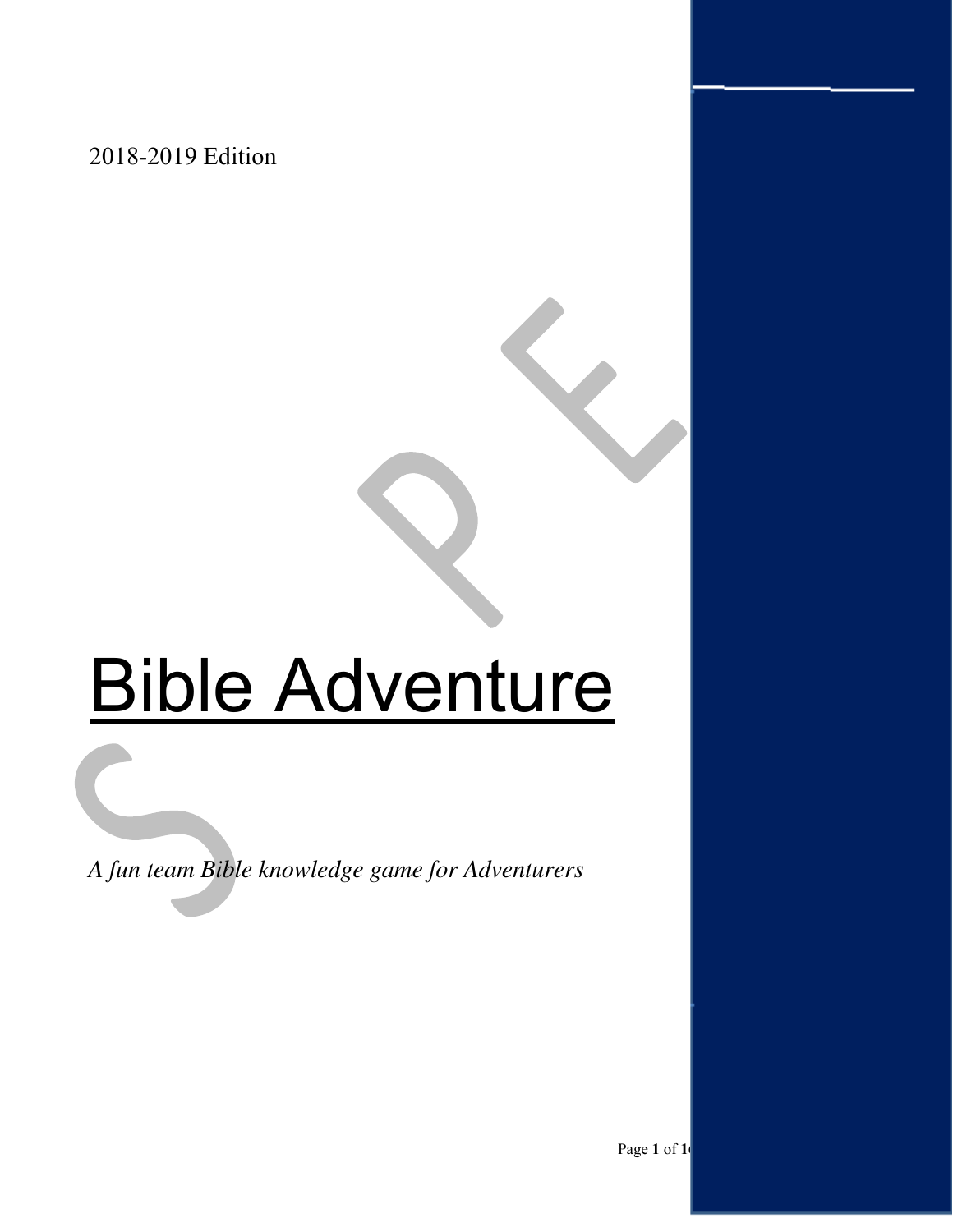# **Bible Adventure**

| <b>Contents</b> |  |
|-----------------|--|
|                 |  |
|                 |  |
|                 |  |
|                 |  |
|                 |  |
|                 |  |
|                 |  |
|                 |  |
|                 |  |
|                 |  |
|                 |  |
|                 |  |
|                 |  |
|                 |  |
|                 |  |
|                 |  |
|                 |  |
|                 |  |
|                 |  |
|                 |  |
|                 |  |
|                 |  |
|                 |  |
|                 |  |
|                 |  |
|                 |  |
|                 |  |
|                 |  |
|                 |  |
|                 |  |
|                 |  |
|                 |  |

Your word is a lamp for my feet and a light on my path. Psalms 119:105 (NIV)<br> $2 - www.addventurer-club.org$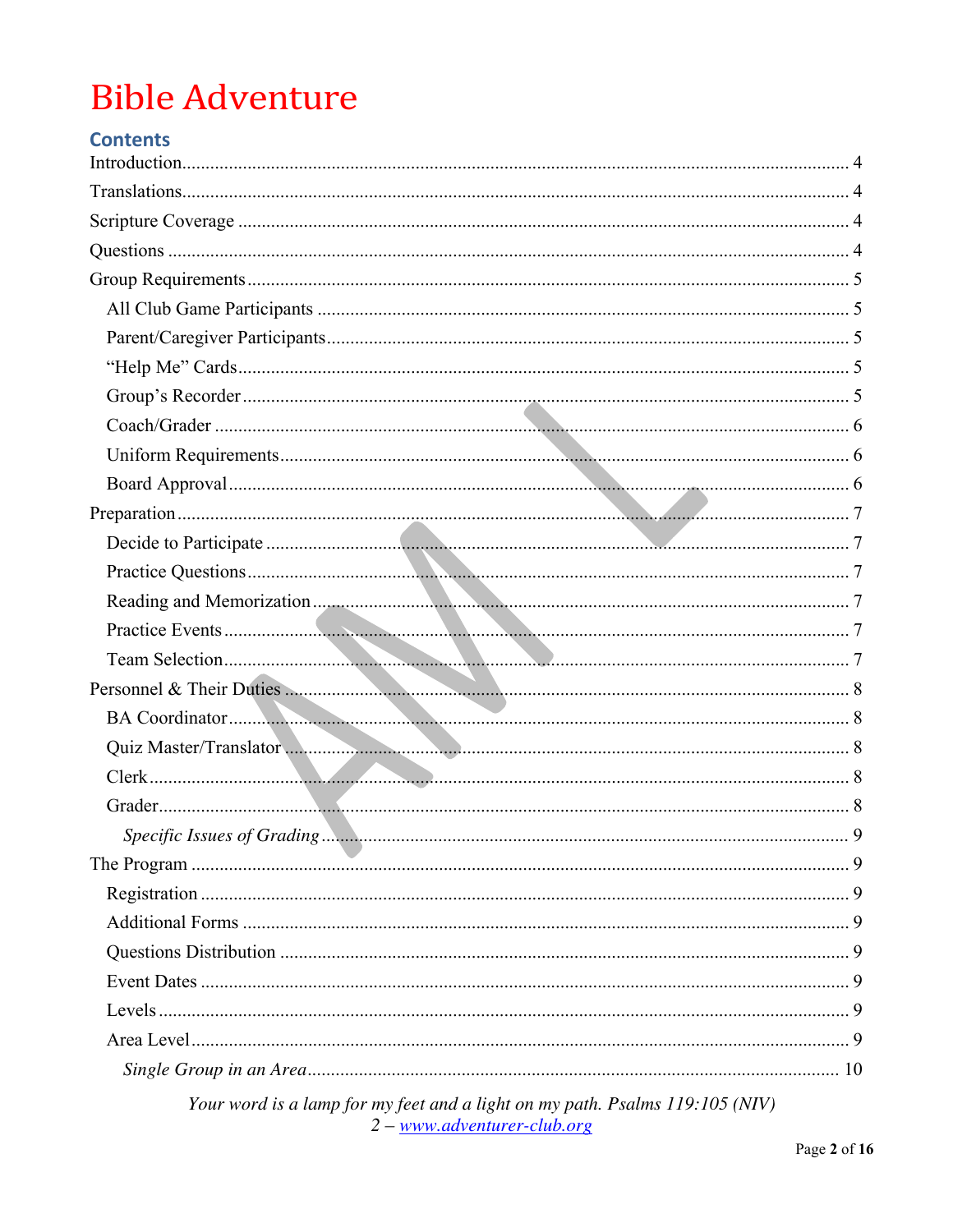Your word is a lamp for my feet and a light on my path. Psalms 119:105 (NIV)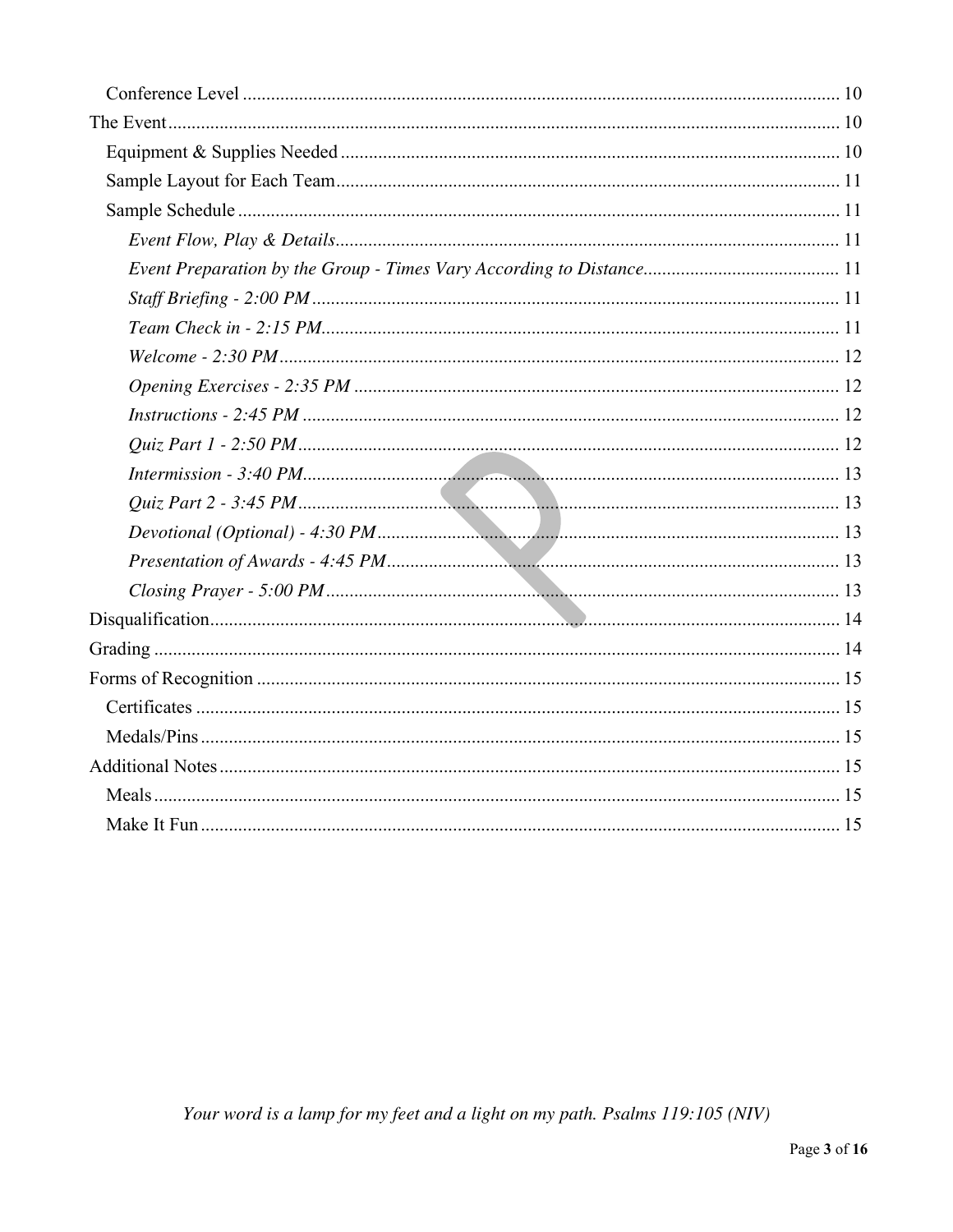*3 – www.adventurer-club.org*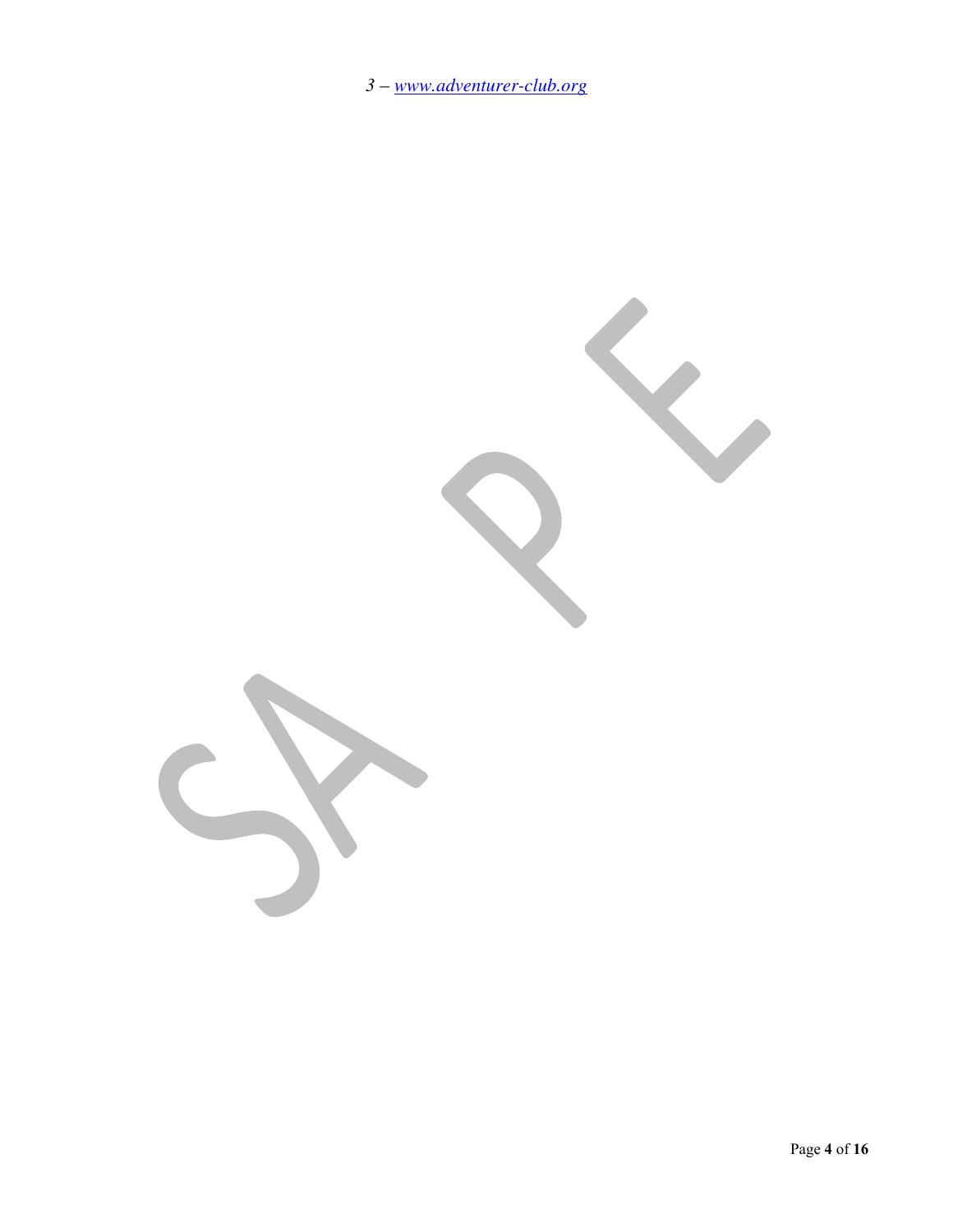# **Introduction**

The Bible Adventure is a group based Bible knowledge challenge game that tests the groups' knowledge of sections of scripture. Each year a new block of scripture is assigned and excited Adventurers and their parents/caregivers commit themselves to study those passages of God's Word. After months of study, the Adventurers and parents/caregivers gather together with other groups in their area to test their knowledge against a set of 50 questions drawn from the scriptures they have been covering.

If they answer a high enough percentage of the questions correctly, they advance to a next level event which is held 4-5 weeks later.

Each group tests against a standard, and all who perform to the designated percentage advance. Yet any and all can advance, based solely on their efforts.

### **Translations**

- English: NIV New International Version
- Spanish: NVI Nueva Version Internacional
- French: La Second 21 et la Bible du Semeur

**NOTE:** We are recommending the use of the NIV rather than the NKJV because it is easier for Adventurers to understand and for older Adventurers to read.

# **Scripture Coverage**

The Bible Adventure Committee will follow the book, books or sections of books of the Bible, that Pathfinder Bible Experience (PBE) use. We will focus on the story and common memory verse portions of the designated books.

### **Questions**

The questions are written to stand alone and be able to be answered individually. All questions will have multiple choice or true/false answers. Questions will always include the scriptural reference. All questions will be developed from the New International Version, Nueva Version Internacional, and La Second 21 et la Bible du Semeur.

The BA Committee will coordinate the translation of all the questions into Spanish and French. All questions will be in harmony with the beliefs of the Seventh-day Adventist Church.

The question bank 150 for both levels of the Bible Adventure will be distributed by the NAD BA Coordinator to the appropriate individuals at each participating conference. All questions are prepared by the Bible Adventure Committee appointed by the NAD Youth Department. The appropriate person from each participating conference will select 50 questions from the question bank for each level of play (area and conference) and will distribute the questions to be used to the appropriate event leader(s) in time for them to prepare for each level of play. The question bank and/or selected questions are not to be distributed to local club participants at any time. These questions MAY NOT be significantly edited by conference or local leaders so that the difficulty level remains consistent across the division.

> *Your word is a lamp for my feet and a light on my path. Psalms 119:105 (NIV) 4 – www.adventurer-club.org*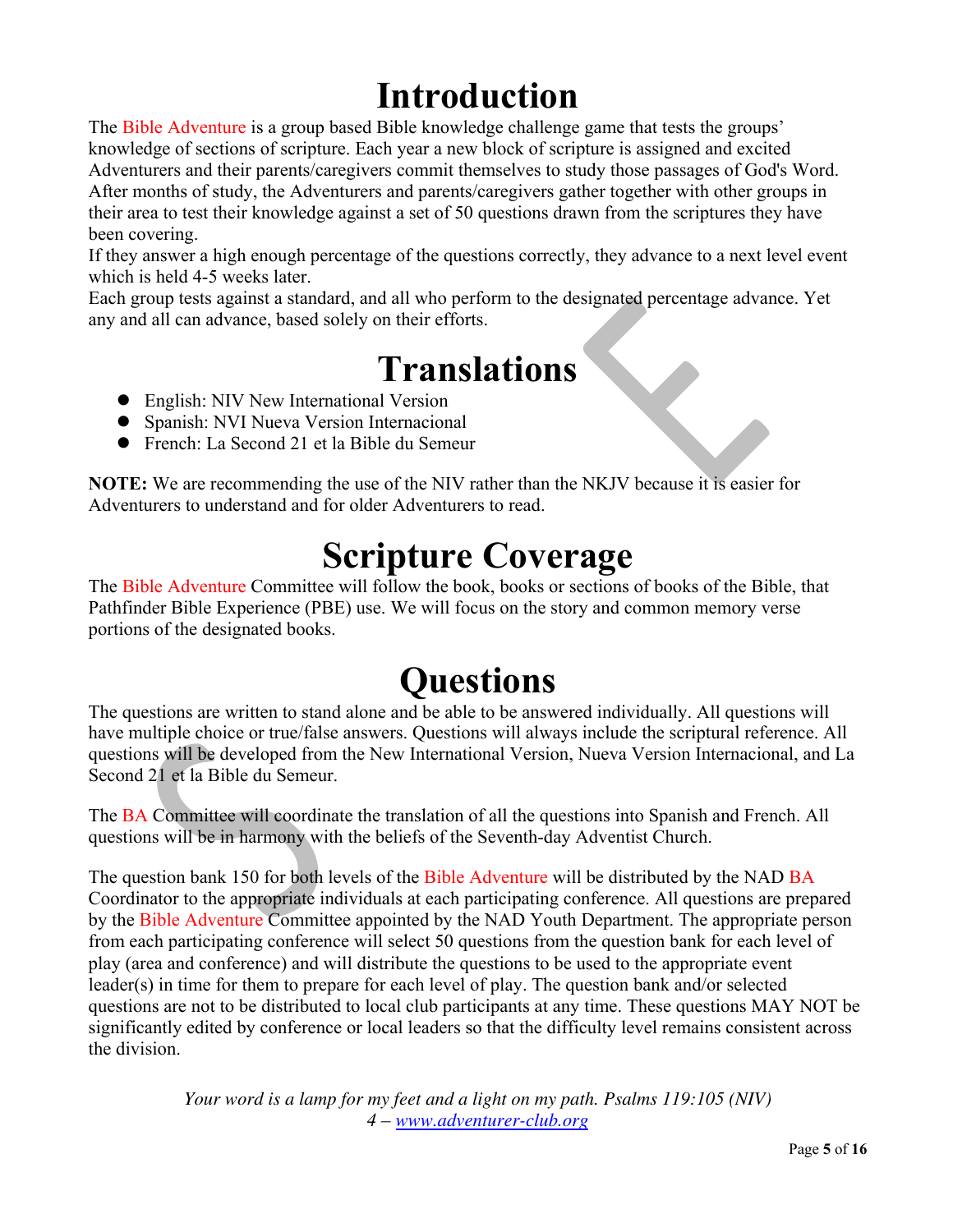# **Group Requirements**

Groups are made up of four to six (4-6) Adventurers and their parents/caregivers from a single club. Clubs may have multiple teams participate, as long as each team has at least four (4) Adventurers along with their parents/caregivers on each team. Exception, if a club only has 7 participating Adventurers, the group may split into a team of 4 and a team of 3.

FOR LARGER CONFERENCES: You may either find a large facility to host your Conference Level game day or you may want to consider further dividing your conference areas into sub-areas of 5-10 churches for the Area Level game and then use your areas as the group for the Conference Level game. The goal is to have two levels of play and to make it easy travel distance for clubs and families.

#### **All Club Game Participants**

Groups should be as complete as possible. For example, a club would not be allowed to field three teams of four (4) participants, but they could field two teams of six (6) participants from that club. Each group is composed of the following:

- 4 to 6 currently enrolled Adventurers in a single club. This activity is recommended for Adventurers in grades 3 and 4 (Builders and Helping Hands). If Adventurers who are in grades 1 or 2 want to participate, this exception must be cleared by the Conference leader BEFORE participation is allowed. One (1) Adventurer will be selected by the team as Recorder.
- 4 to 6 parents/caregivers of the participating Adventurers. There must be 1 parent/caregiver for each participating Adventurer. One (1) parent/caregiver will be selected by the team as Recorder.
- Up to two (2) alternate Adventurer team members and their parent/caregiver participants
- A non-playing Coach
- 1 Grader per team of Participants (this may be the Coach if there is only 1 team)

#### **Parent/Caregiver Participants**

A parent or significant adult in the life of each Adventurer on the team must participate. Their role is to study with the Adventurer in preparation for the area and conference events. During play, the parent/caregiver participants are seated in a neighboring circle. The team shares 1 grader between the 2 circles. Parent/caregiver questions will be every 5th question during play. They will be more difficult questions but will still be multiple choice or true/false answers.

#### **"Help Me" Cards**

At the beginning of play, each participating Adventurer will receive a "Help Me" card which may be handed to the parent/caregiver circle at any point during play. It is then the responsibility of the parent/caregiver circle to answer the current question. Once used, the "Help Me" card will be handed to the grader with the answer sheet for that question and may not be used again. NOTE: "Help Me" cards may only be initiated in the first 5 seconds of the 15 second discussion time for each question.

#### **Group's Recorder**

During play, it is the duty of the Group's Recorder to write the answer on the appropriate answer card. This is a role for one Adventurer and one parent/caregiver per team. These are seated closest to the grader.

> *Your word is a lamp for my feet and a light on my path. Psalms 119:105 (NIV) 5 – www.adventurer-club.org*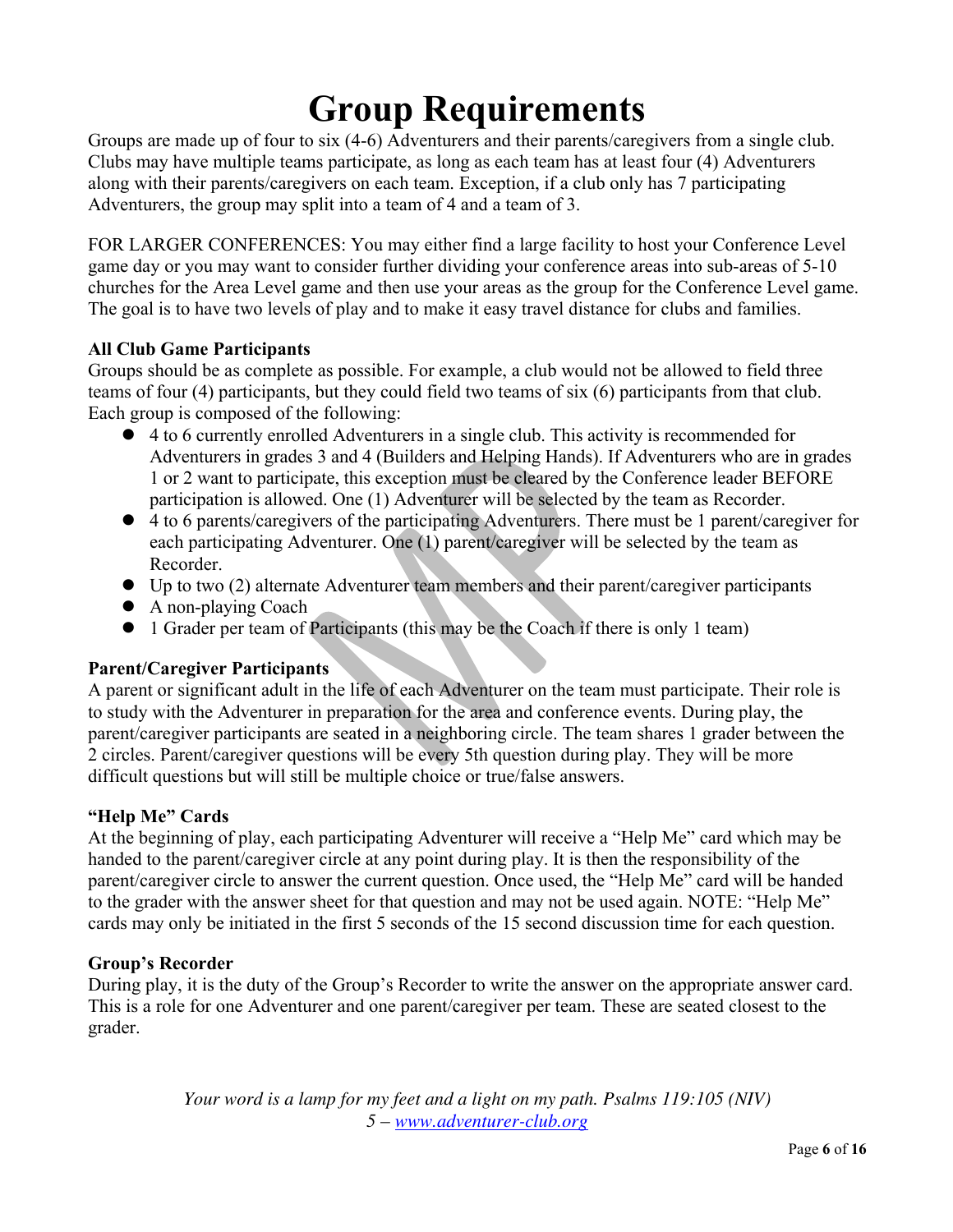#### **Coach/Grader**

A club staff member, pastor, or committed parent acts as the group's Coach. His/her role is to assist, coordinate, and to motivate the group. The Coach should not take the place of parents/caregivers in the study of the Bible. Additional adults are welcome to assist with training, but there should be one official coach per club in charge of coordinating the BA efforts of the club. Another function of the coaches may be to serve as a grader during events.

#### **Uniform Requirements**

Adventurers, coaches, and other club members must be in full dress uniform in order to participate at any level event. Parent/Caregiver team members and other participants who are not active members of a local Adventurer club should wear business/church attire when participating in any event.

#### **Board Approval**

As with all Adventurer events, the church board, or a board appointed body, must vote participation approval as well as acknowledgement of the specific event dates for inclusion on the local church calendar.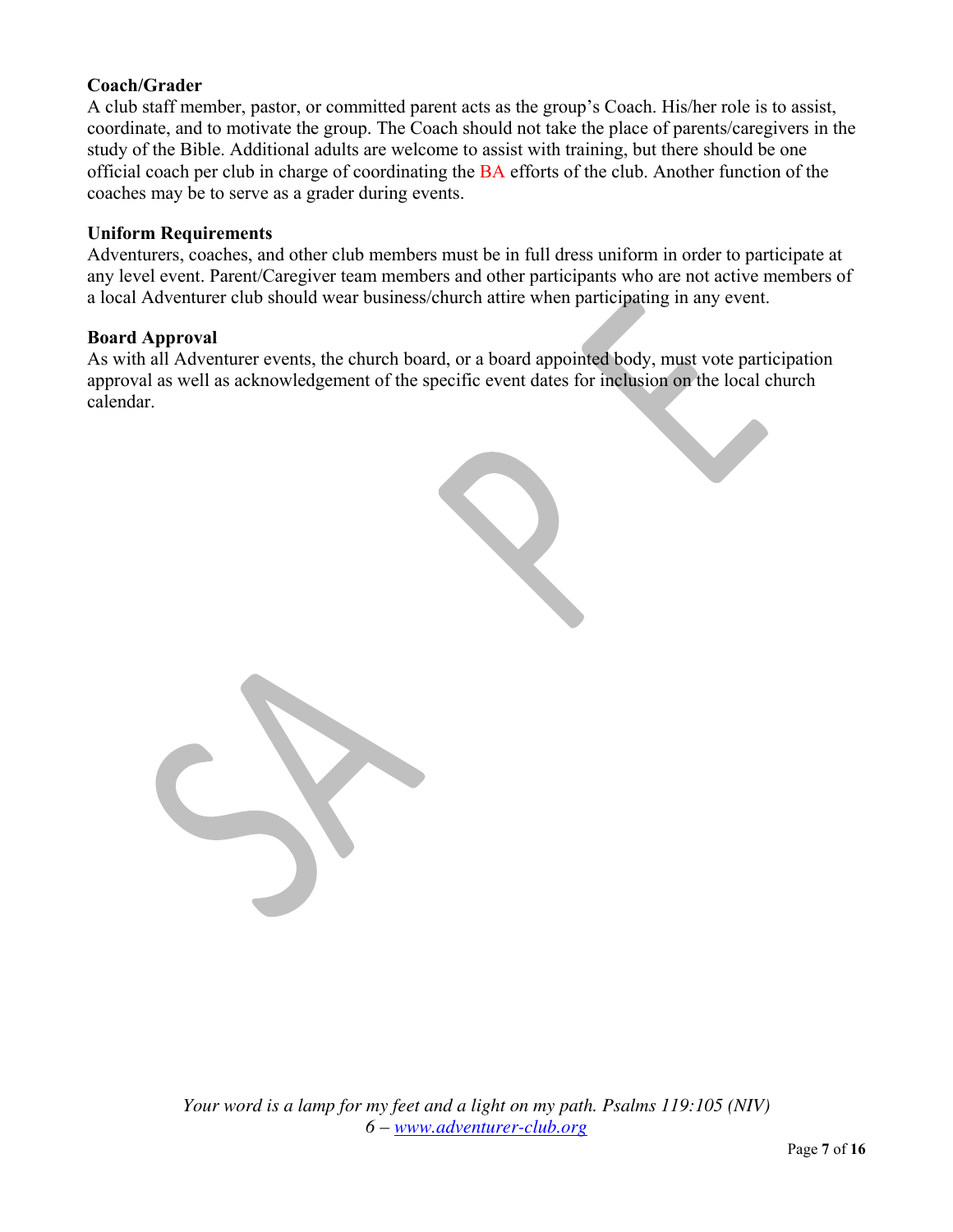# **Preparation**

#### **Decide to Participate**

Once your Adventurer year begins start encouraging participation and promoting the event. This is a great opportunity to get our children and their families excited about the Bible.

Club staff are encouraged to use the selected scriptures as a thematic focus for meeting worships, outreach events and other activities as this will help reinforce the content.

Each group must register their desire to participate in the Bible Adventure with their conference.

#### **Practice Questions**

During the fall of the year, involve your families in sharing questions they practiced at home with each other. Questions must stand alone and be able to be answered individually. The BA will only use multiple choice or true/false answers. Questions should always include the scriptural reference.

#### **Reading and Memorization**

Each team member should read the full text multiple times with their families.

Many find it helpful to break the text into several blocks and have participants focus on smaller sections, so that you have two specialists on each third of the material, but make sure that each one covers all of it as well.

Enlist the help of the Sabbath School departments to play games and have activities that will cover the assigned scriptures.

#### **Practice Events**

Provide several opportunities for the Adventurers to practice with groups made up of church members before the area level challenge game.

#### **Team Selection**

At some point before the registration deadline, the Coach, in consultation with the club staff and the interested Adventurers will need to establish specific a team or teams that will participate. Team members may not change after the Area Level play has happened.

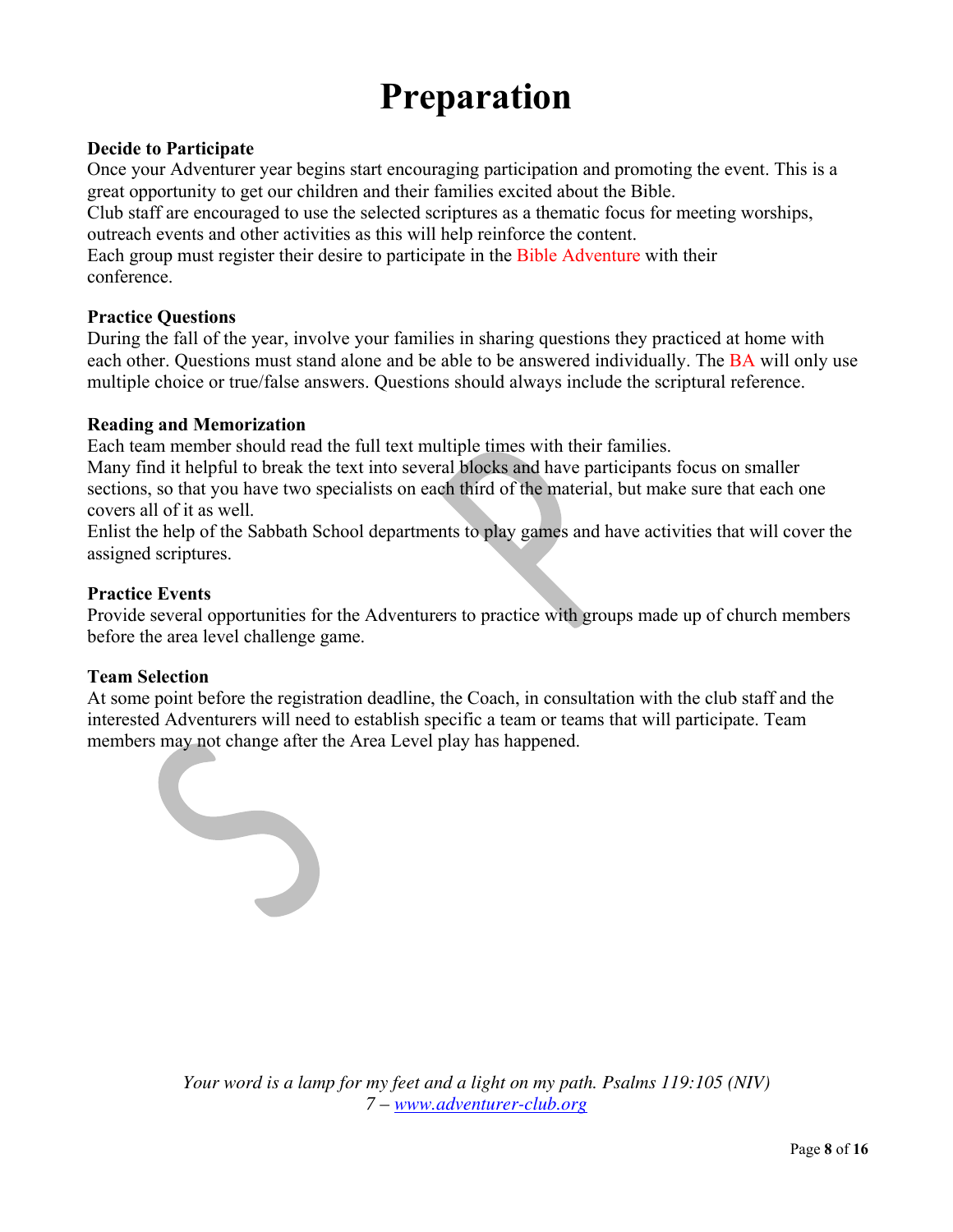# **Personnel & Their Duties**

#### **BA Coordinator**

The person responsible for the Bible Adventure at each level is the **BA** Coordinator. At the conference level, this would normally be the Conference BA Coordinator,

Conference Adventurer Director or their designee.

The **BA** Coordinator's responsibilities are:

- To oversee organization of at least one level of the program, from registration through completion.
- To arrange for the needed personnel in a timely manner
- To arrange for the meeting venue
- NOTE: Conference level coordinator will oversee all area levels as well as the conference level.

Personnel are appointed by the BA Coordinator for the level at which they will be working. For example, the Conference BA Coordinator would appoint the Quiz Master, Translator, Clerk, and Graders for the conference level event.

#### **Quiz Master/Translator**

The Quiz Master reads the questions, alternating order if multiple languages are used. He/She may also act as host and emcee for the event. Questions should be read twice if only one language is being used.

The Translator's role is to read the questions in the secondary language(s). The Translator may be the same person as the Quiz Master if that person is completely bilingual.

The Quiz Master and/or Translator can be the Youth Director, Conference Adventurer Director, a Pastor, an Area Coordinator or even a local Adventurer Director.

#### **Clerk**

The Clerk, with the use of a stopwatch or other technology, regulates the 15 second discussion period while the team determines the answer that would be recorded. The time begins after the question is read in all languages by the Quiz Masters.

After the first 5 seconds, the clerk sounds a bell or some other tone to remind the Adventurers that they need to have decided whether to use a "help me" card.

The Clerk will call the end of time, loud enough for all the participating groups to hear.

The Clerk receives the completed score cards from each Grader and with the help of the (INITIALS HERE) team tabulates final group standings.

The Clerk is the Conference Representative at each level. They should be an adult with no specific club affiliation.

#### **Grader**

Each team needs an adult Grader. The Grader is usually the coach from another group. Once each answer is displayed, the Grader identifies whether the group has answered correctly. The Grader records that group's answer score on the cumulative score sheet. The Grader also identifies the questions which have been answered through the use of the "Help Me" Cards.

At intermission and at the end of the round they will double check the running total for accuracy. It is also the Grader's duty to watch for inappropriate communication between Adventurer circle members and their parent/caregiver circle or anyone in the audience.

> *Your word is a lamp for my feet and a light on my path. Psalms 119:105 (NIV) 8 – www.adventurer-club.org*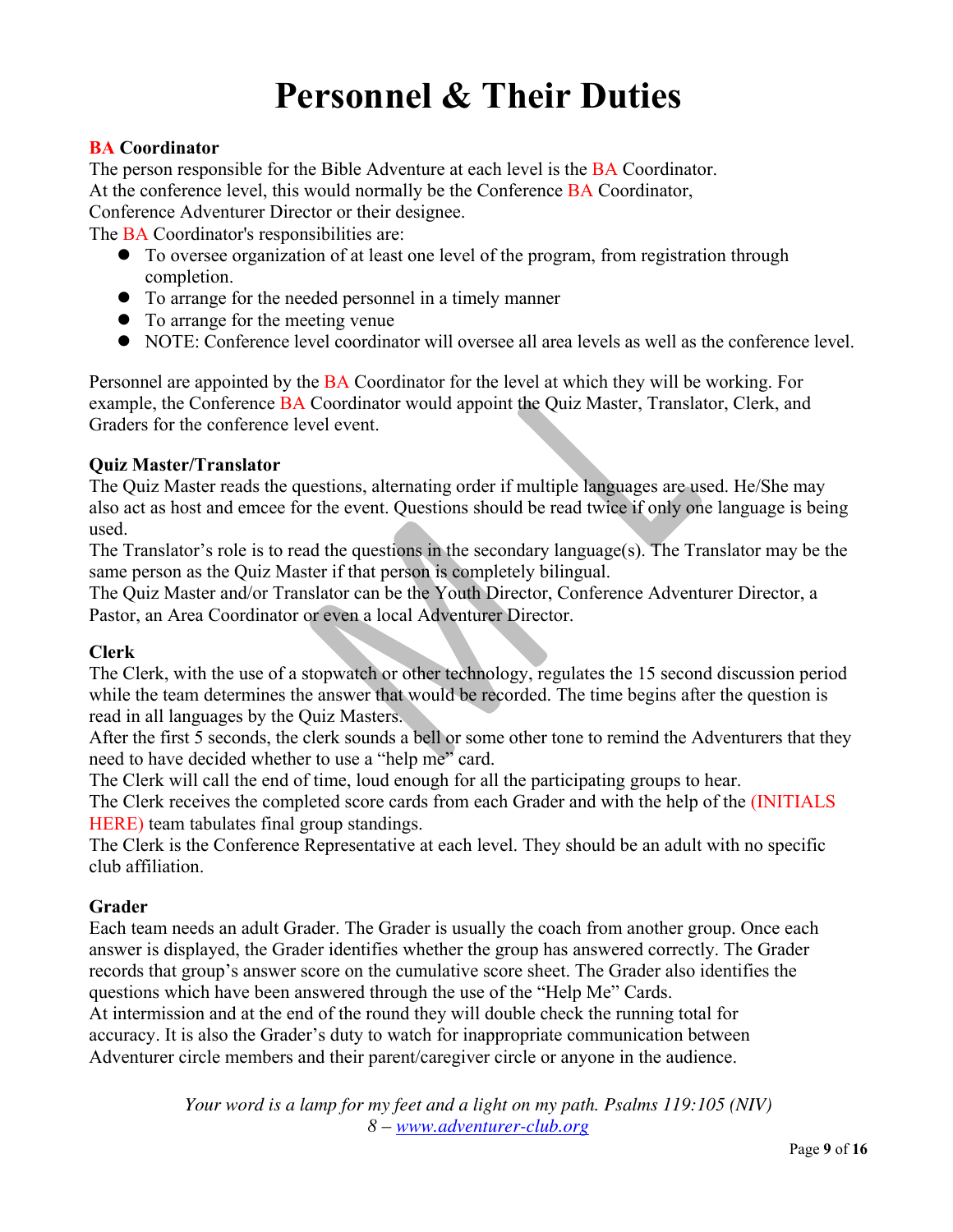#### *Specific Issues of Grading*

All BA questions will be multiple choice or true/false. The group must cross off any answer they do not want to be accepted.

# **The Program**

#### **Registration**

By the deadline set by the conference, the club should register the local conference coordinator so that appropriate planning can happen.

#### **Additional Forms**

**Bible Adventure Statement of Integrity and Medical Consent Form** will need to be filled out at the area level challenge. All forms are available online at adventurer-club.org or/and at the local conference website.

*NOTE*: The Statement of Integrity includes a promise that no recording of the questions during play will be done by anyone in attendance either in the teams or in the audience (manual or digital).

#### **Questions Distribution**

Participating areas will receive a copy of the questions in time for their area event. Each level will have a new set of questions selected by conference level leadership from the Question Bank provided by the BA NAD Committee.

#### **Event Dates**

Area: Set by Conference leadership Conference: Set by Conference leadership

#### **Levels**

Play takes place at no more than 2 levels: Area, Conference.

After participation in the local area challenge, all groups holding a first-place finish advance to the conference level. These events are placed to limit the amount of travel for each participating group.

FOR LARGE CONFERENCES: This will include conferences with large territories OR with large amounts of teams participating.

*If you have trouble finding a facility large enough* to host your Conference level game day, you may want to consider further dividing your conference areas into sub-areas of 5-10 churches for the Area level game and then use your areas as the group for the Conference level game.

*If you have difficulty because of the distances* needed to bring the whole conference territory together, you may want to consider subdividing your conference into smaller areas with at least 2 participating churches for Area level and larger areas with 5-10 churches for Conference level game. The goal is to have two levels of play and to keep the travel distances easy for clubs and families.

#### **Area Level**

Area level events bring together groups from within a portion of a conference. Obviously, you want at least two groups and preferably more in an area event. Ideally an area event would include 2 to 10

> *Your word is a lamp for my feet and a light on my path. Psalms 119:105 (NIV) 9 – www.adventurer-club.org*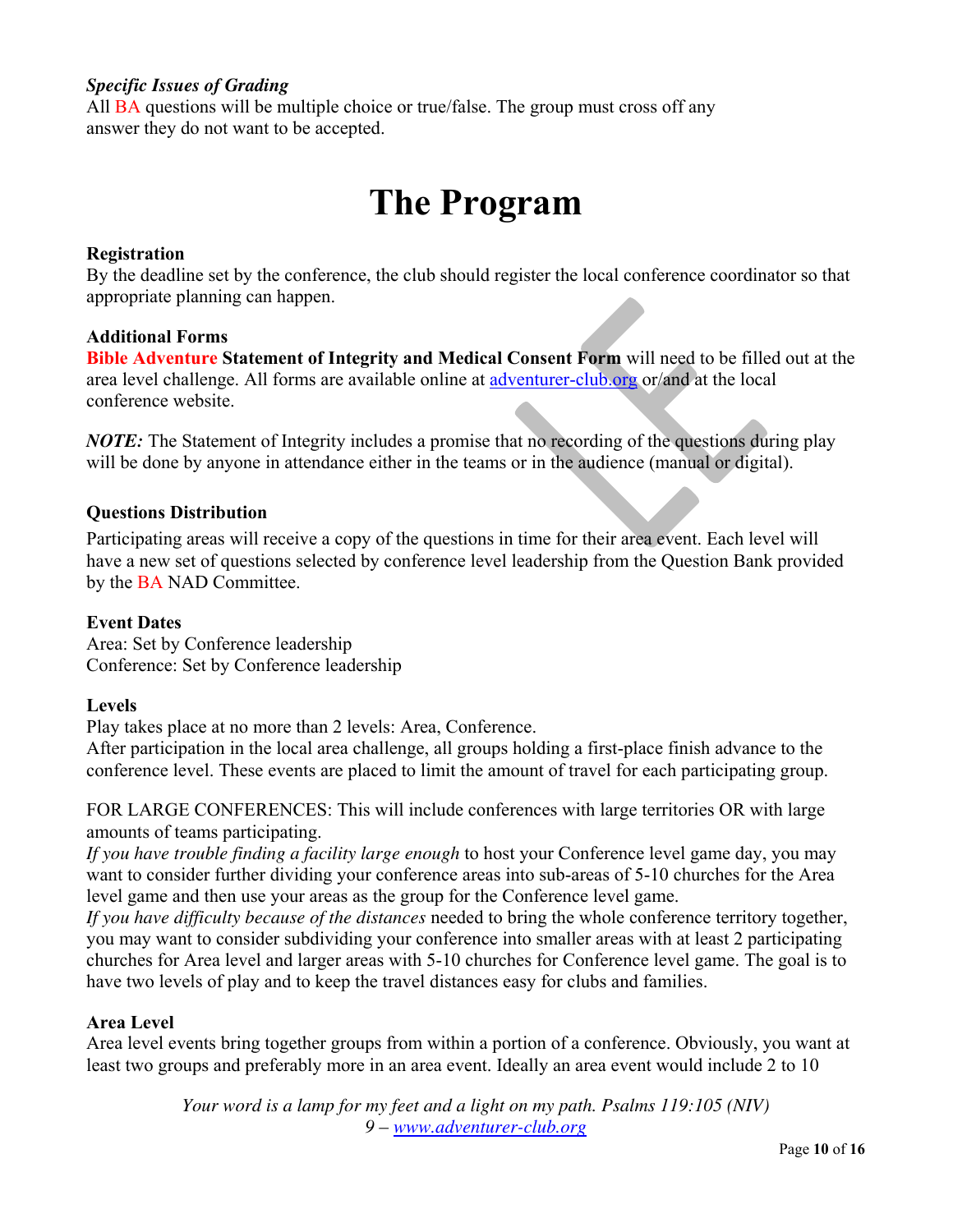groups, but it is possible have more.

The conference coordinates with the local BA Area Coordinator, the running of area level events based on the number and location of groups registered to participate. The local BA Area Coordinator arranges the venue for area level event.

#### *Single Group in an Area*

In some cases, there might only be one group participating from an area in a conference. If this is the case, then multiple areas will be combined so there are at least two groups in the area event.

#### **Conference Level**

All groups with first place scores (90%+) are eligible for participation in the conference level event. A large enough facility, such as a large church, church school or academy would be chosen that is centrally located to host the number of first place groups that would be participating in this level. First place groups from the area do not need to register for the conference level event but they do need to confirm that they will be participating.

The Conference BA Coordinator arranges a venue for conference level event.

### **The Event**

This section outlines the organizational needs and tasks of coordinators at all levels of the Bible Adventure BA.

#### **Equipment & Supplies Needed**

Each location hosting the BA event will need to have certain equipment and supplies on hand.

- A large projection screen
- An LCD projector, and a power cord
- A computer loaded with Microsoft PowerPoint, and a power cord
- A PowerPoint presentation of the proper level questions and answers
- A projector stand.
- A table for the computer
- Cables to connect the computer to the projector and to the sound system if needed
- A table and microphones for the Quiz Master, Translator(s), and Clerk.
- Three or more chairs, one for the Quiz Master, one for the Clerk and one for each Translator.
- A stopwatch or other method of keeping accurate track of seconds of time for the Clerk
- 2 sets of 50 sheets of pre-numbered paper or card stock per team on which the Team's Recorders will circle their answers (1 for Adventurers and 1 for Parents/Caregivers)
- 2 markers per team for the Recorders and a small clipboard for each
- A scorecard, pen, and clipboard for each team's Grader
- Registration table with chairs
- Flags and banners
- $\bullet$  Signs for each club to assign seating
- Assign graders to groups ahead of time
- Separated space for observers. Often it works best if this is in a separate space with video and sound.
- Praise team (suggested)

*Your word is a lamp for my feet and a light on my path. Psalms 119:105 (NIV) 10 – www.adventurer-club.org*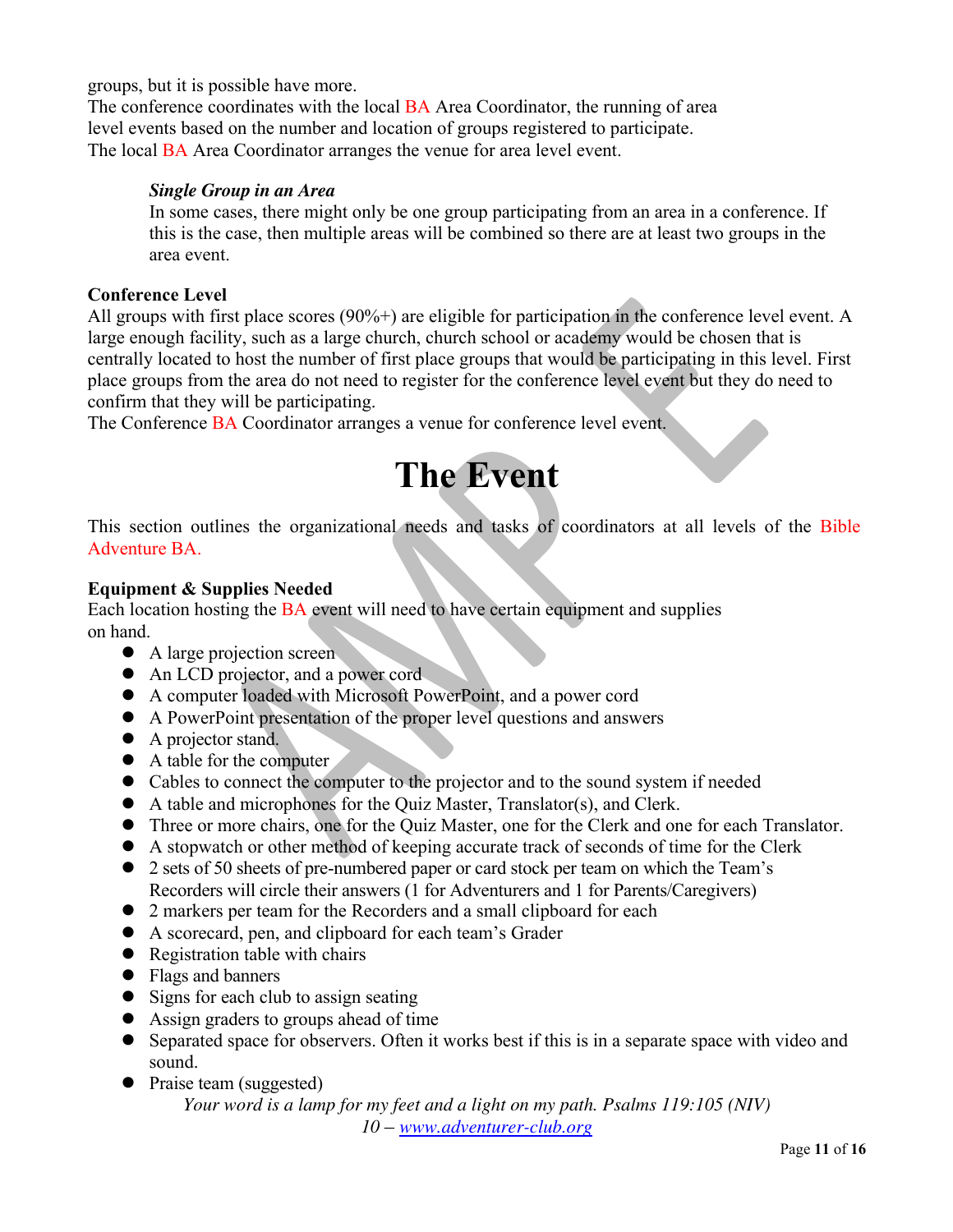#### **Sample Layout for Each Team**



#### **Sample Schedule**

#### *Event Flow, Play & Details*

Times listed are approximate. Remember, the more groups participating, the more time will be required.

Event preparation by the event staff - 1:00 PM

- Arrive at the site far enough ahead of the starting time to have set up complete before the groups arrive.
- Confirm that the building is open, lights are on, temperature is set, and restrooms are accessible.
- Set up the equipment.
- Set up the tables and chairs for the Quiz Master, Translator, and Clerk.
- Set up seating for the participating groups. Up to 12 members plus a Grader.
- Setup video and sound for observers if their space is completely separate.

#### *Event Preparation by the Group - Times Vary According to Distance*

- Teams and Graders will be dress in full dress uniform for Adventurers and Coaches or business/church attire for parents/caregivers and other participants.
- Teams and Graders arrive at the site on time.

#### *Staff Briefing - 2:00 PM*

 The BA Coordinator (It can also be the area Coordinator) meets with the event staff to review policies and answer questions and has prayer with them.

#### *Team Check in - 2:15 PM*

- As the team checks in they are assigned a circle of chairs.
- They are introduced to the Grader.
- Answer cards, pens and clipboards are given to the Graders.
- All team members and Graders turn over all electronic devices, Bibles, and notes in their possession to club staff or observing parents.

*Your word is a lamp for my feet and a light on my path. Psalms 119:105 (NIV) 11* – *www.adventurer-club.org*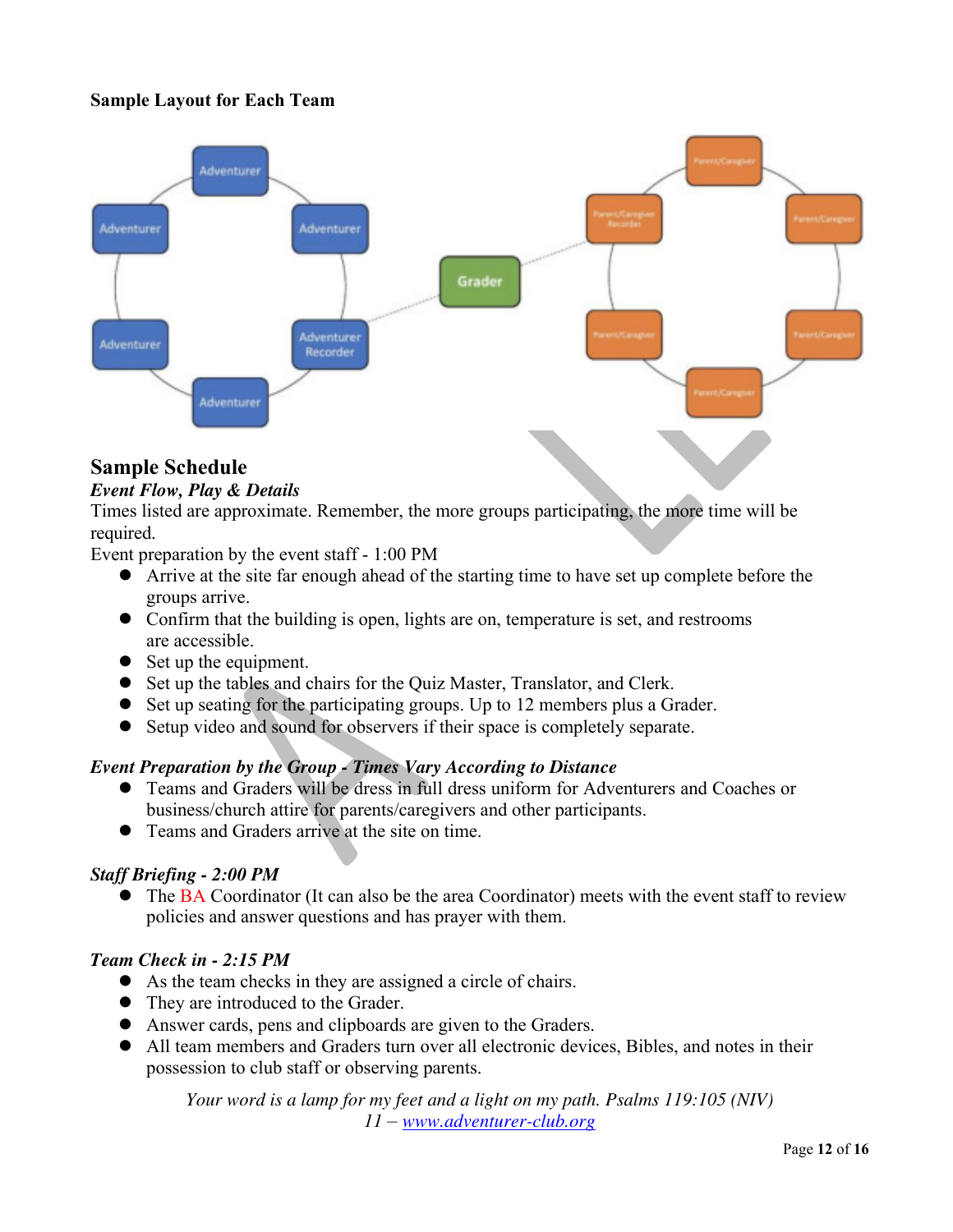#### *Welcome - 2:30 PM*

• The BA Coordinator welcomes the group and introduces the staff and the participating groups.

#### *Opening Exercises - 2:35 PM*

- Prayer
- Pledge of Allegiance
- Pledge and Law
- Adventurer Song
- Song Service (Optional) 2:40 PM

#### *Instructions - 2:45 PM*

- The BA Coordinator/Quiz Masters reviews the rules of play listed under Quiz Part 1
	- o RULES OF PLAY TO BE REVIEWED:
		- **No recording of questions in any form** (manual or digital) is allowed. Anyone found recording, will be asked to leave the game area.
		- **Review how the game is played** by explaining that each question will be read by the Quiz Master(s), then the team will have 5 seconds to decide whether to use a "Help Me" card and an additional 10 seconds to discuss their answer for the question. Include the fact that EVERY 5th question is for the Parent/Caregiver Circle.
		- *Grounds for disqualification and expulsion* which include poor or distracting behavior choices by members of either circle or the appearance of any type of question recording. NOTE: Electronic devices of ALL types should be removed from the game area during play.
		- **This is a Christian event,** so we expect everyone, teams and audience alike, to maintain Christian decorum at all times.
- The rules should be projected on the screen while the BA Coordinator/Quiz Masters review them.

#### *Quiz Part 1 - 2:50 PM*

- Half of the questions will be asked during part 1.
- The first question is projected on the screen in all appropriate languages. The Quiz Masters read the questions.
- When the Quiz Masters finish the question, the Clerk starts the stopwatch and runs it for 15 seconds. During this time the group discusses and determines the answer, and tells the Group Recorder what to circle.
- At 5 seconds a bell will ring to remind Adventurer circles that time is up to decide to use their "Help Me" card. At 15 seconds, the Clerk will call "Time", and the Group's Recorder must, without hesitation, turn in the answer on the pre-numbered paper for that question.
- Answers may be circled before time is called.
- After an appropriate pause of about 3 seconds, the slide will change and the Quiz Masters will read the answer in the same language order as the question was read in.
- At this time, the Graders will determine if the group correctly answered the question. They will add one (1) for every correct answer or zero (0) for incorrect answer. They keep recording the

*Your word is a lamp for my feet and a light on my path. Psalms 119:105 (NIV) 12 – www.adventurer-club.org*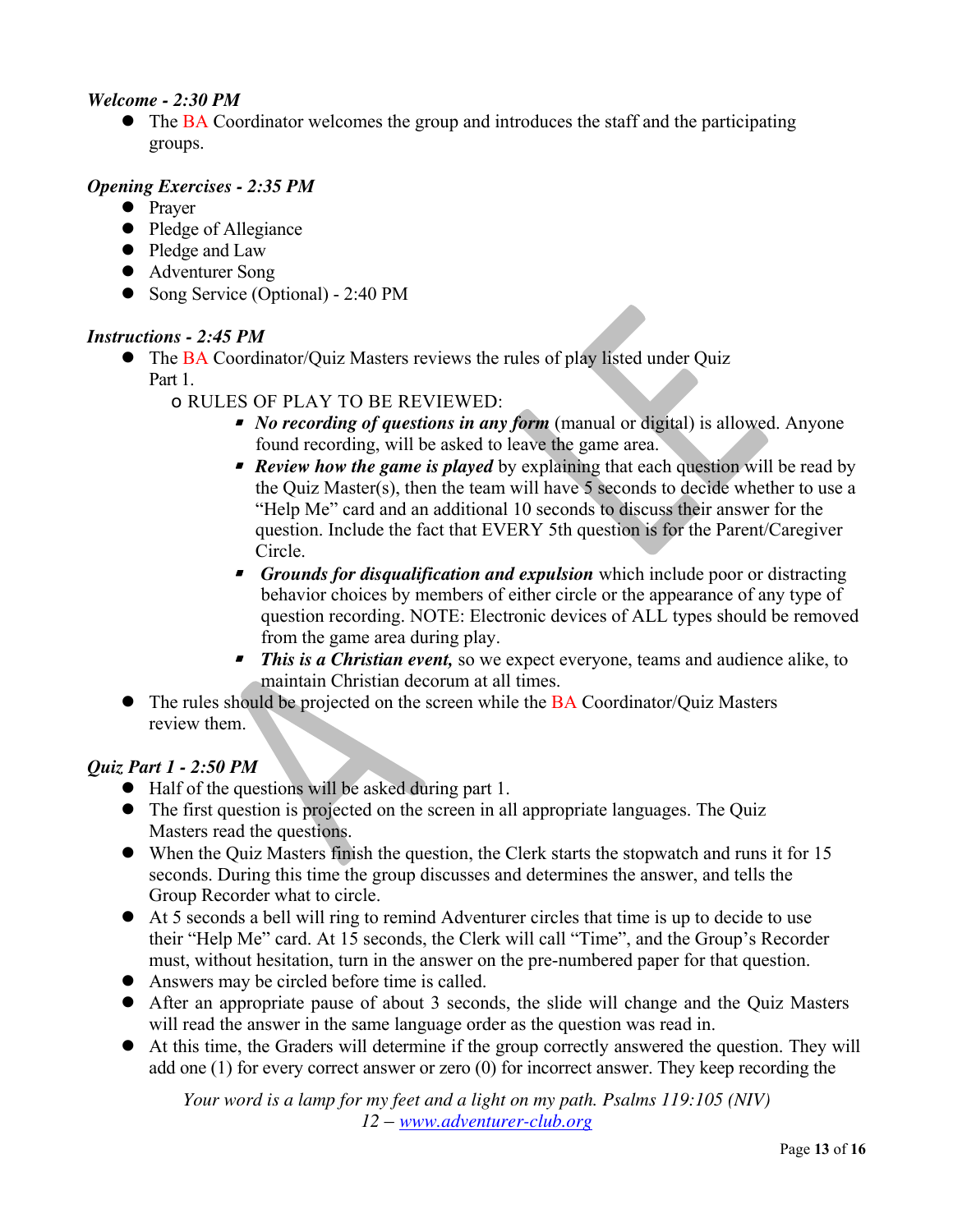scores until all the questions are finished.

- Every 5th question will be identified as a Parent/Caregiver Question. These questions follow the same timing as listed above. The difference is that it is the Parent/Caregiver circle that is answering.
- If the Adventurers are struggling with a question, they may use one of their "Help Me" cards. The Adventurer Recorder simply hands the card to the Recorder in the Parent/Caregiver circle which indicates that the Parent/Caregiver circle must answer the current question. NOTE: It will work best if the parent/caregiver circle actively answers each question so that they are prepared with their answer card when the Adventurers request assistance by handing over a "Help Me" card.
- NOTE: There is to be NO COMMUNICATION between the two circles of the team except for the passing of the "Help Me" cards from one Recorder to the other Recorder.

#### *Intermission - 3:40 PM*

- $\bullet$  10 minutes
- During this time the Grader double checks the running totals.

#### *Quiz Part 2 - 3:45 PM*

- The second half of the questions are asked.
- Play proceeds in the same manner as outlined in Quiz Part 1.
- At the end of play, the Grader writes the second half total on the scorecard and also total for both halves.
- The Grader double checks the second half total, and the final total.
- The Grader then takes the scorecard to the Clerk.

#### *Devotional (Optional) - 4:30 PM*

- A 10-minute devotional based on the section of scripture that is being covered.
- This also gives the Bible Adventure Coordinators, time to finalize the awards.

#### *Presentation of Awards - 4:45 PM*

- The BA Coordinator or the Adventurer Conference Director will present the awards or certificates earned during the challenge. Every team receives an award or certificate, as all are winners for the studying of God's Word.
- To lessen the competitive spirit, exact points are not given privately to coaches or stated publicly during the program. Only the place standings are announced.
- **Standings are announced by calling the clubs in alphabetical order and stating their standing.** It is Bible Adventure. Specific scores are never announced or released.
- Each group receives a Certificate of Participation.
- Each individual participant receives a Pin.

#### *Closing Prayer - 5:00 PM*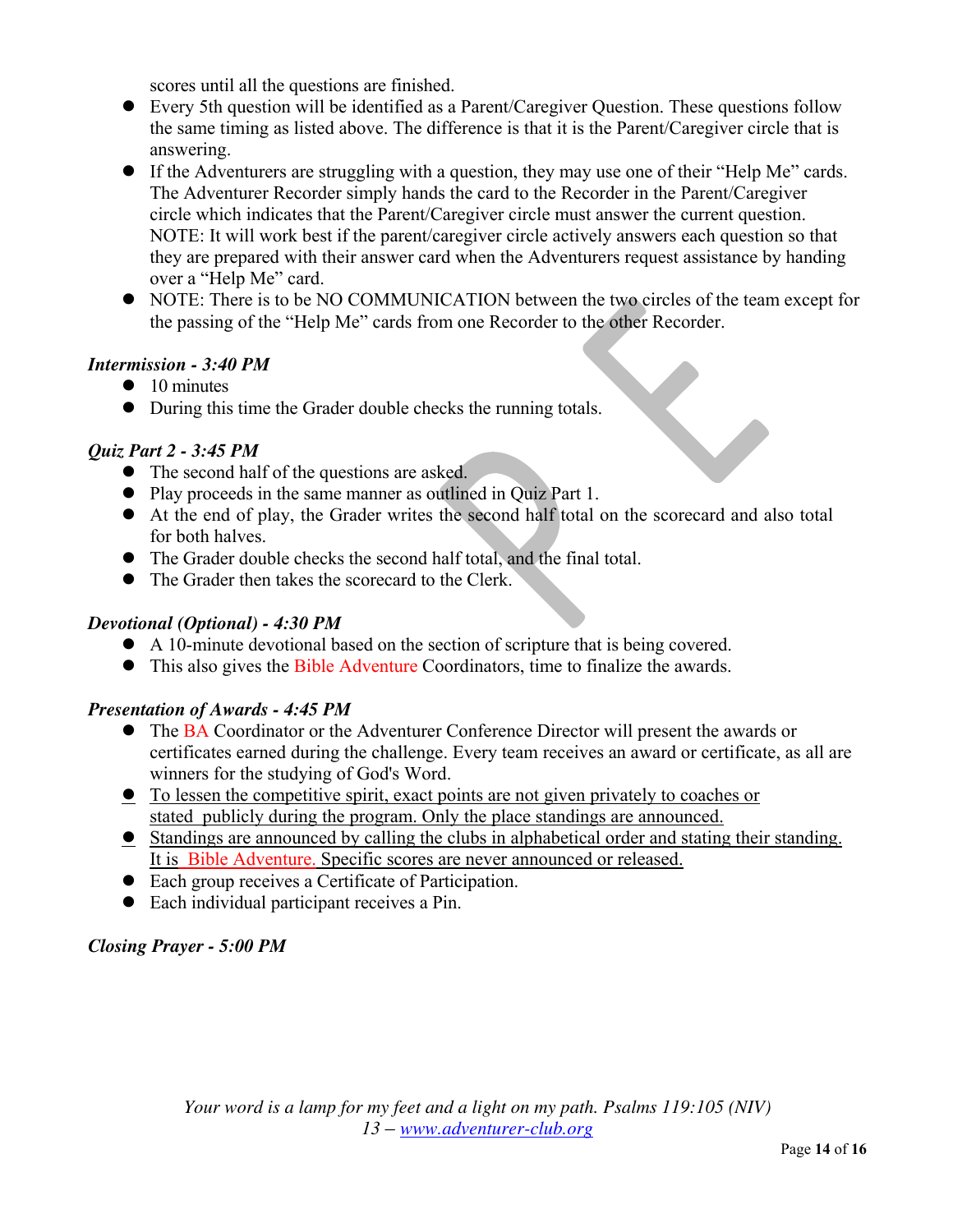# **Disqualification**

#### **Point Disqualification & Team Expulsion**

Any points earned during play, while being coached, commented to, or prodded by an audience member through any channel or method will be revoked.

A second instance during the same day of play will result in the group being expelled from play, and makes them ineligible to participate in any higher levels that year.

SPECIAL NOTE: Participating parents/caregivers may not coach or comment to the Adventurers on their team during play. This will bring the above guidelines for point disqualification into effect as well.

# **Grading**

#### **Standings**

50 Questions will be asked at each level of play. Points are awarded for correct answers. Rankings are established by "grading on the curve."

Rankings are as follow:

- The top score at the end of the game, becomes 100% for that location.
- A score of 90% or above, earns the team a first place standing.
- A score of 80-89%, earns the team a second place standing.

V

A score 79% or below, earns the team a third place standing.